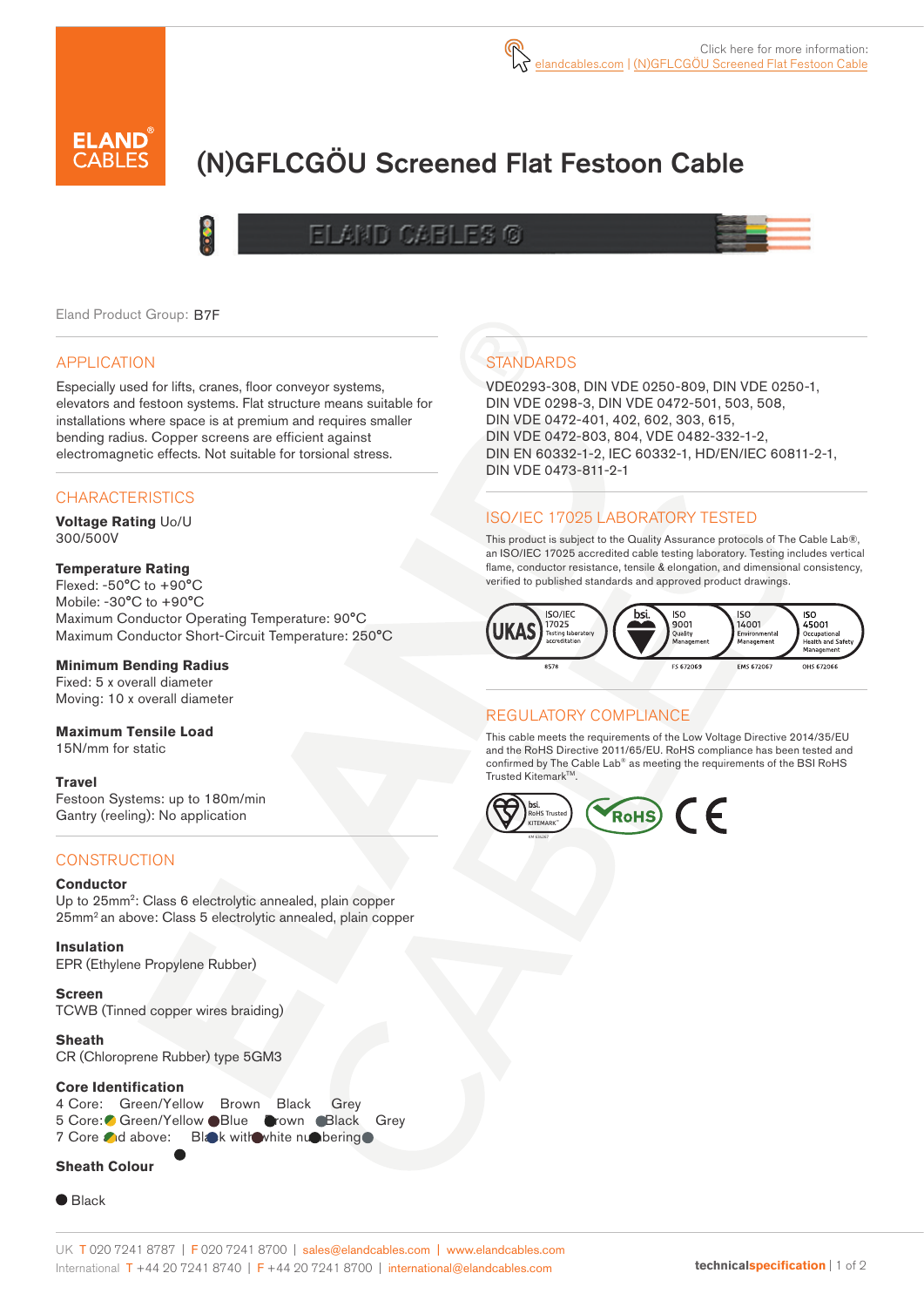### DIMENSIONS

| ELAND PART NO. | NO. OF<br>CORES | NOMINAL CROSS<br>SECTIONAL AREA<br>mm <sup>2</sup> | NOMINAL OVERALL DIAMETER<br>mm |                     | NOMINAL<br><b>WEIGHT</b><br>kg/km |
|----------------|-----------------|----------------------------------------------------|--------------------------------|---------------------|-----------------------------------|
|                |                 |                                                    | Minimum                        | Maximum             |                                   |
| B7F040015      | $\overline{4}$  | 1.5                                                | $6.2 \times 17.8$              | $7.2 \times 20.4$   | 220                               |
| B7F040025      | $\overline{4}$  | 2.5                                                | $7.2 \times 21.6$              | $8.3 \times 24.8$   | 320                               |
| B7F040040      | $\overline{4}$  | $\overline{4}$                                     | $10.1 \times 27.8$             | $11.6 \times 31.9$  | 505                               |
| B7F040060      | $\overline{4}$  | 6                                                  | $10.1 \times 29.8$             | $11.6 \times 34.1$  | 605                               |
| B7F04010       | $\overline{4}$  | 10                                                 | $11.0 \times 34.6$             | $12.7 \times 39.6$  | 840                               |
| B7F04016       | $\overline{4}$  | 16                                                 | 13.0 x 39.8                    | $14.9 \times 45.7$  | 1180                              |
| B7F04025       | $\overline{4}$  | 25                                                 | $14.4 \times 45.1$             | $16.5 \times 51.7$  | 1605                              |
| B7F04035       | $\overline{4}$  | 35                                                 | $16.3 \times 52.8$             | $18.7 \times 60.5$  | 2520                              |
| B7F04050       | $\overline{4}$  | 50                                                 | $19.1 \times 61.8$             | $21.7 \times 66.0$  | 2860                              |
| B7F04070       | $\overline{4}$  | 70                                                 | $20.8 \times 71.8$             | 24.75 x 75.8        | 4790                              |
| B7F04095       | $\overline{4}$  | 95                                                 | $23.25 \times 80.2$            | $27.25 \times 84.0$ | 5950                              |
| B7F04120       | $\overline{4}$  | 120                                                | 28.05 x 91.8                   | 31.05 x 96.8        | 7750                              |
| B7F050015      | 5               | 1.5                                                | 5.95 x 26.55                   | 7.95 x 28.55        | 440                               |
| B7F050025      | 5               | 2.5                                                | $7.25 \times 30.65$            | $9.25 \times 32.65$ | 590                               |
| B7F050040      | $\overline{5}$  | $\overline{4}$                                     | 8.55 x 34.75                   | 10.55 x 36.75       | 770                               |
| B7F050060      | 5               | 6                                                  | $9.15 \times 37.75$            | 11.15 x 39.75       | 920                               |
| B7F05010       | 5               | 10                                                 | 10.65 x 45.25                  | 12.65 x 47.25       | 1290                              |
| B7F05025       | 5               | 25                                                 | 14.85 x 61.45                  | 16.85 x 63.45       | 2490                              |
| B7F070015      | 7               | 1.5                                                | $5.95 \times 34.85$            | 7.95 x 36.85        | 570                               |
| B7F070025      | 7               | 2.5                                                | $7.25 \times 40.35$            | $9.25 \times 42.35$ | 790                               |
| B7F070040      | 7               | $\overline{4}$                                     | 8.55 x 45.85                   | 10.55 x 47.85       | 1010                              |
| B7F070060      | $\,7$           | 6                                                  | $9.15 \times 50.05$            | 11.15 x 52.05       | 1220                              |
| B7F07010       | $\overline{7}$  | 10                                                 | $10.0 \times 57.6$             | $12.0 \times 59.6$  | 1550                              |
| B7F07025       | 7               | 25                                                 | $15.0 \times 82.8$             | $17.0 \times 84.8$  | 3350                              |
| B7F07035       | $\overline{7}$  | 35                                                 | $16.3 \times 94.8$             | 18.7 x 99.8         | 4500                              |
| B7F080015      | 8               | 1.5                                                | $7.2 \times 34.6$              | $8.3 \times 39.6$   | 470                               |
| B7F080025      | 8               | 2.5                                                | $7.25 \times 43.2$             | $9.25 \times 45.2$  | 830                               |
| B7F100015      | 10              | 1.5                                                | $7.55 \times 47.9$             | $8.55 \times 49.9$  | 810                               |
| B7F120015      | 12              | 1.5                                                | $8.1 \times 52.0$              | $8.0 \times 54.0$   | 796                               |
| B7F120025      | 12              | 2.5                                                | $7.75 \times 65.1$             | $9.6 \times 69.0$   | 1020                              |
| B7F240015      | 24              | 1.5                                                | $8.15 \times 112.6$            | $9.15 \times 114.6$ | 1930                              |
| B7F240025      | 24              | 2.5                                                | $9.05 \times 130.6$            | 11.05 x 132.6       | 2760                              |

# ELECTRICAL CHARACTERISTICS

| NO. OF<br>CORES | NOMINAL CROSS<br><b>SECTIONAL AREA</b><br>mm <sup>2</sup> | PERMISSIBLE CURRENT RATING<br>(A) |
|-----------------|-----------------------------------------------------------|-----------------------------------|
|                 | 1.5                                                       | 23                                |
|                 | 2.5                                                       | 32                                |
|                 |                                                           | 43                                |
|                 |                                                           | 56                                |

The information contained within this datasheet is for guidance only and is subject to change without notice or liability. All the information is provided in good faith and is believed to be correct at the time of publication. When selecting cable accessories, please note that actual cable dimensions may vary due to manufacturing tolerances.